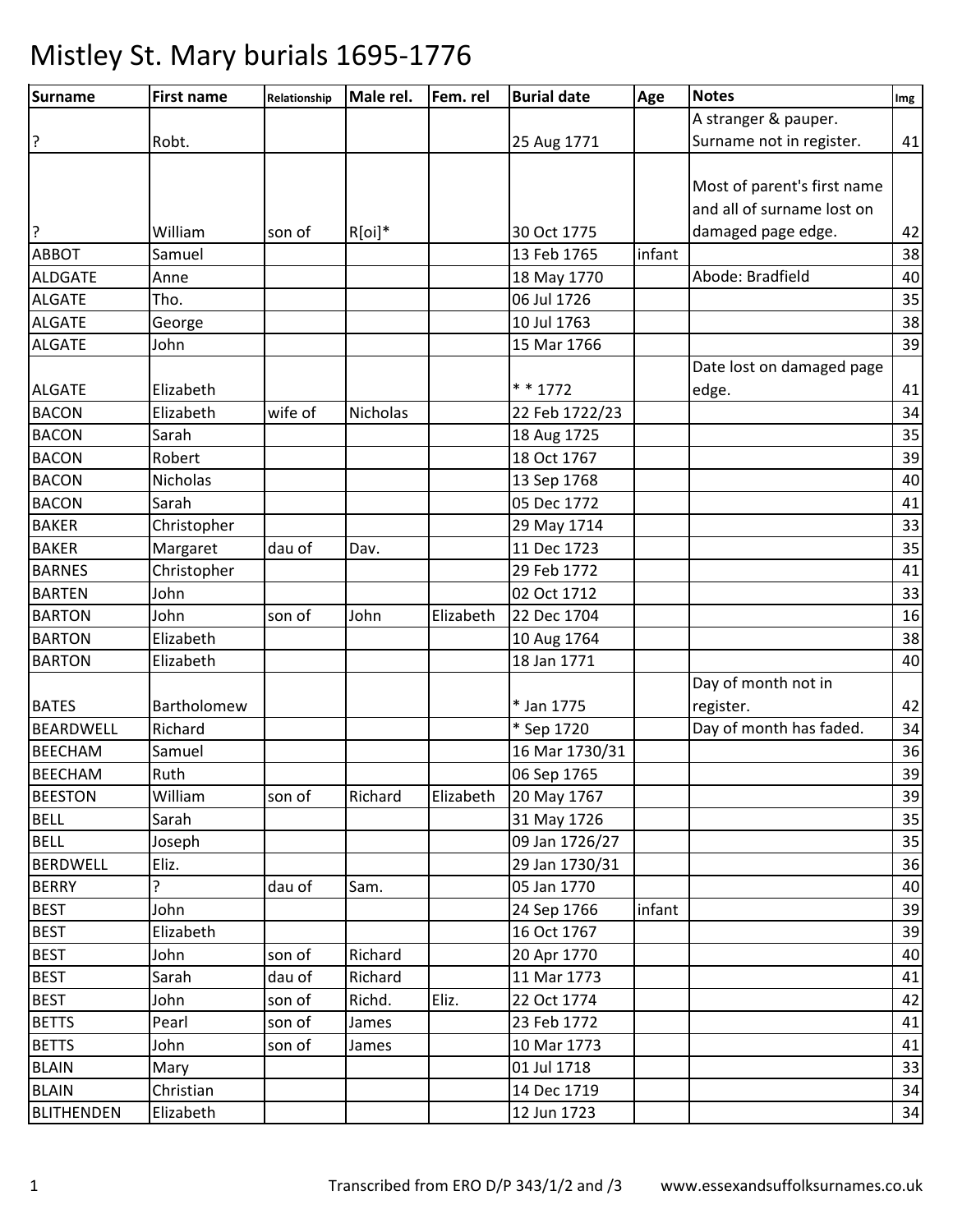| <b>Surname</b>    | <b>First name</b> | Relationship | Male rel. | Fem. rel | <b>Burial date</b> | Age    | <b>Notes</b>                                                                        | Img |
|-------------------|-------------------|--------------|-----------|----------|--------------------|--------|-------------------------------------------------------------------------------------|-----|
|                   |                   |              |           |          |                    |        | Month lost on damaged                                                               |     |
| <b>BLOISE</b>     | Joseph            |              |           |          | 26 * 1772          |        | page edge.                                                                          | 41  |
|                   |                   |              |           |          |                    |        | Husband's surname not in                                                            |     |
| <b>BRABROOKE</b>  | Sarah             | wife of      | ?         |          | 19 Dec 1774        |        | register.                                                                           | 42  |
| <b>BRIGHT</b>     | George            |              |           |          | 01 Nov 1726        |        |                                                                                     | 35  |
| <b>BROWN</b>      | Sarah             | dau of       | Joseph    | Mary     | 15 Feb 1766        |        |                                                                                     | 39  |
| <b>BROWN</b>      | John              | son of       | Charles   | Sarah    | 12 Nov 1767        |        |                                                                                     | 39  |
| <b>BROWN</b>      | John              | son of       | Charles   |          | 21 Dec 1772        |        |                                                                                     | 41  |
| BROWN?            | Mary              | dau of       | Charles   |          | 26 Mar 1771        |        | Surname faded.                                                                      | 40  |
| <b>BUCK</b>       | Anthony           |              |           |          | 16 Feb 1723/24     |        | Blacksmith                                                                          | 35  |
| <b>BURGIS</b>     | Alexr.            |              |           |          | 22 Jun 1719        |        | The Revd. Mr. Alexr. Burgis                                                         | 33  |
| <b>BURY</b>       | Sarah             |              |           |          | 12 May 1762        |        |                                                                                     | 38  |
| <b>BUTT</b>       | Eliz.             | dau of       | Anthony   | Eliz.    | 18 Nov 1723        |        |                                                                                     | 34  |
| <b>CARRINGTON</b> | Elizabeth         | wife of      | Abraham   |          | 10 Dec 1704        |        |                                                                                     | 15  |
| <b>CARTER</b>     | Stephen           |              |           |          | 27 Sep 1762        | infant |                                                                                     | 38  |
| <b>CARTER</b>     | Stephen           | son of       | Stephen   | Hanah    | 23 Jul 1764        |        |                                                                                     | 38  |
| <b>CARTER</b>     | Mary              | wife of      | Robert    |          | 03 Feb 1767        |        |                                                                                     | 39  |
| <b>CARTER</b>     | Robert            | son of       | Robert    | Sarah    | 18 Apr 1768        |        |                                                                                     | 40  |
| <b>CARTER</b>     | Sarah             | dau of       | George    | Elisa.   | 25 Jul 1769        |        |                                                                                     | 40  |
| <b>CARTER</b>     | Eliz.             |              |           |          | 20 Apr 1771        |        |                                                                                     | 41  |
|                   |                   |              |           |          |                    |        | Parent's name lost on                                                               |     |
| <b>CARTER</b>     | Sarah             | dau of       | $[R_$     |          | 10 Oct 1775        |        | damaged page edge.                                                                  | 42  |
| <b>CARVER</b>     | Mary              |              |           |          | 03 Mar 1717/18     |        |                                                                                     | 33  |
| <b>CARY</b>       | Thomas            |              |           |          | 25 Jul 1772        |        |                                                                                     | 42  |
| <b>CHAPLIN?</b>   | Chaplin?          |              |           |          | 16 * 1772          |        | Entry faded and hard to<br>read. Chaplin twins? (month<br>lost on damaged page edge | 41  |
| <b>COLE</b>       | Sarah             |              |           |          | 14 May 1770        | infant |                                                                                     | 40  |
| <b>COOK</b>       | Helen             |              |           |          | 26 May 1754        |        | Widow                                                                               | 37  |
| <b>COOPER</b>     | Susannah          |              |           |          | 01 Feb 1772        |        |                                                                                     | 41  |
| <b>CORNEL</b>     | John              | son of       | James     | Anne     | 25 Aug 1766        |        |                                                                                     | 39  |
| <b>CORNELL</b>    | Eliz.             | dau of       | James     | Anne     | 14 Oct 1767        |        |                                                                                     | 39  |
| <b>CORNWAL</b>    | Susanna           |              |           |          | 15 Mar 1763        |        |                                                                                     | 38  |
| <b>CORNWAL</b>    | Anne              | wife of      | Thomas    |          | 03 Feb 1768        |        |                                                                                     | 39  |
| <b>COTTON</b>     | William           |              |           |          | 29 Nov 1704        |        |                                                                                     | 15  |
| <b>CUMPLIN</b>    | Margret           |              |           |          | 11 May 1711        |        |                                                                                     | 32  |
| <b>DAY</b>        | Elizabeth         |              |           |          | 15 May 1724        |        | A stranger                                                                          | 35  |
| <b>DAY</b>        | Mary              |              |           |          | 01 Sep 1763        |        |                                                                                     | 38  |
|                   |                   |              |           |          |                    |        | Possibly an infant, but the<br>word "inf" is mostly on                              |     |
| <b>DAY</b>        | Sarah             | dau of       | Wm.       | Sarah    | 23 Feb 1770        |        | edge of damaged page.                                                               | 40  |
| <b>DAY</b>        | William           |              |           |          | 17 Jan 1773        |        |                                                                                     | 41  |
| <b>DEACON</b>     | Mary              |              |           |          | 05 Dec 1730        |        |                                                                                     | 36  |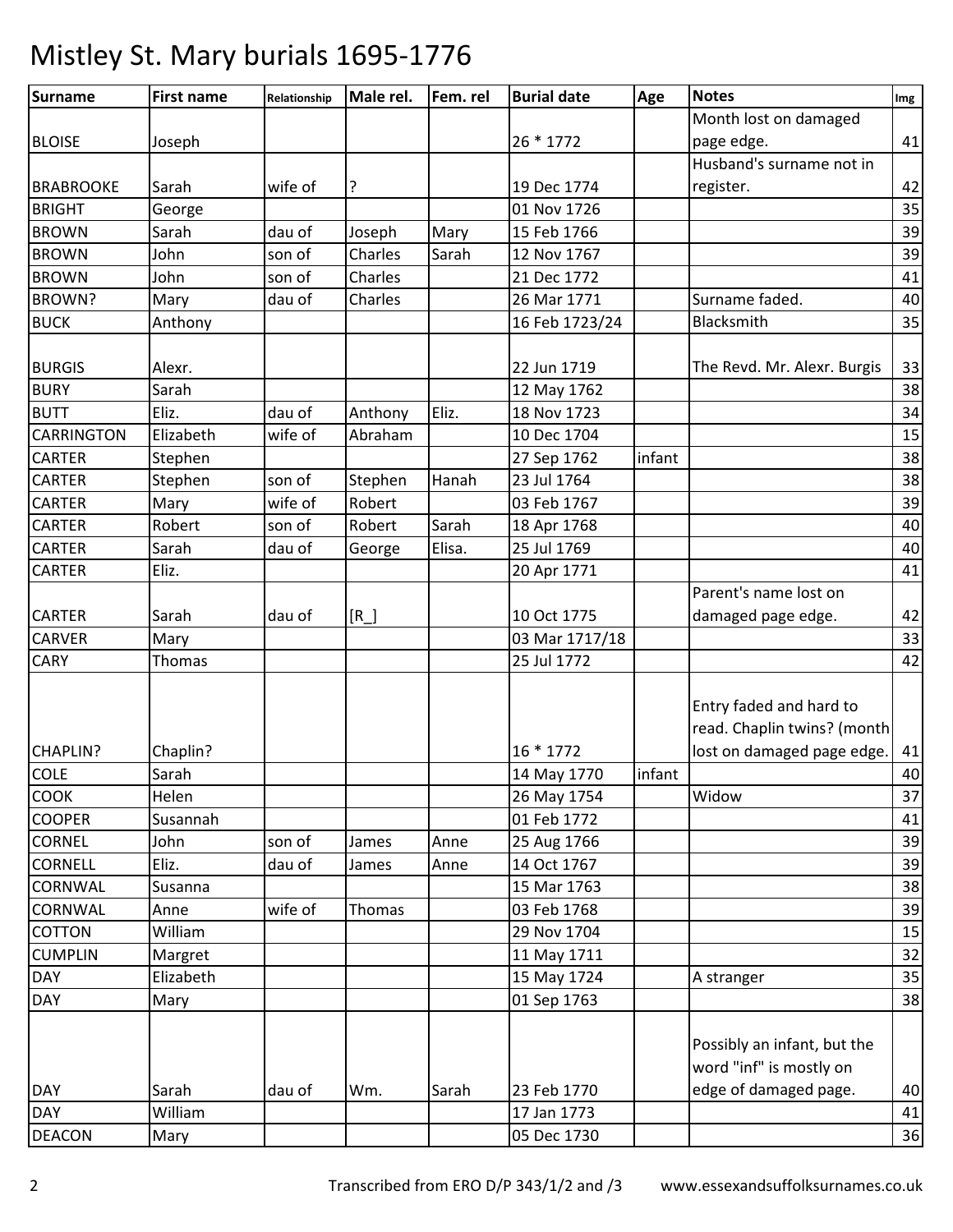| Surname          | <b>First name</b> | Relationship | Male rel. | Fem. rel       | <b>Burial date</b> | Age | <b>Notes</b>                | Img |
|------------------|-------------------|--------------|-----------|----------------|--------------------|-----|-----------------------------|-----|
| <b>DELANY</b>    | Anne              | dau of       | Joseph    | Anne           | 31 Oct 1763        |     |                             | 38  |
| <b>DILLOCK</b>   | Anne              | dau of       | Wm.       | Eliz.          | 01 Aug 1720        |     |                             | 34  |
| <b>DUNN</b>      | <b>Nicolas</b>    |              |           |                | 04 Aug 1731        |     |                             | 36  |
| <b>DUNN</b>      | Susan             | wife of      | Nic.      |                | 07 Mar 1768        |     |                             | 39  |
| <b>DUNN</b>      | Nicholas          |              |           |                | 16 Feb 1773        |     |                             | 41  |
| <b>DYER</b>      | Hannah            | wife of      | Samuel    |                | 22 Mar 1765        |     |                             | 38  |
| <b>DYER</b>      | Samuel            |              |           |                | 18 Oct 1771        |     |                             | 41  |
| <b>EASTER</b>    | Mary              | dau of       | Sam.      |                | 01 Apr 1771        |     |                             | 41  |
| <b>EASTER</b>    | John              | son of       | Samuel    |                | 10 Jun 1774        |     |                             | 42  |
| <b>EASTIR</b>    | John              |              |           |                | 13 Dec 1702        |     |                             | 15  |
| <b>EAVES</b>     | Thomas            |              |           |                | 06 Mar 1763        |     |                             | 38  |
| <b>ELLISTON</b>  | Wm.               | son of       | Thos.     | Sarah          | * Sep 1766         |     | Date has faded              | 39  |
|                  |                   |              |           |                |                    |     |                             |     |
| <b>ELVIS</b>     |                   | wife of      | John      |                | 12 Oct 1769        |     | First name not in register. | 40  |
| <b>ELY</b>       | Mary              |              |           |                | 18 Nov 1771        |     |                             | 41  |
| <b>ELY</b>       | Sarah             |              |           |                | 15 Jan 1773        |     |                             | 41  |
| <b>ELY</b>       | Sarah             | dau of       | Robert    | Sarah          | 07 Jan 1776        |     |                             | 43  |
| <b>FAWKERNE</b>  | Ann               |              |           |                | 27 Apr 1770        |     |                             | 40  |
| <b>FISHER</b>    | Susannah          |              |           |                | 17 May 1726        |     |                             | 35  |
| <b>FISHER</b>    | Amos              |              |           |                | 06 Mar 1731/32     |     |                             | 36  |
| <b>FOAKER</b>    | Jeremiah          |              |           |                | 24 Jul 1765        |     |                             | 38  |
| <b>FORD</b>      | Mary              |              |           |                | 15 Dec 1762        |     |                             | 38  |
| <b>FORSTER</b>   | Robert            |              |           |                | 04 Oct 1774        |     |                             | 42  |
| <b>FRANCIS</b>   | Hannah            |              |           |                | 04 May 1737        |     |                             | 37  |
| <b>FRANCIS</b>   | John              |              |           |                | 02 Sep 1767        |     |                             | 39  |
|                  |                   |              |           |                |                    |     | Month lost on damaged       |     |
| <b>FRANCIS</b>   | Jesse             | dau of       | John      |                | 09 * 1772          |     | page edge.                  | 41  |
| <b>GARDINER</b>  | James             |              |           |                | 07 Jun 1763        |     |                             | 38  |
| <b>GARDNER</b>   | Elizabeth         |              |           |                | 28 Jul 1716        |     |                             | 33  |
| <b>GLADEN</b>    | Joseph            |              |           |                | 20 Apr 1762        |     |                             | 38  |
| <b>GRIMWOOD</b>  | <b>Bridget</b>    |              |           |                | 25 Feb 1710/11     |     |                             | 32  |
| <b>GRIMWOOD</b>  | <b>Bridget</b>    |              |           |                | 19 Feb 1711/12     |     |                             | 33  |
| <b>GRIMWOOD</b>  | <b>Bridget</b>    |              |           |                | 22 Jun 1717        |     |                             | 33  |
| <b>GRIMWOOD</b>  | James             |              |           |                | 21 Aug 1719        |     |                             | 34  |
| <b>GRIMWOOD</b>  | Wm.               | son of       | John      | <b>Bridget</b> | 01 Aug 1720        |     |                             | 34  |
| <b>GRIMWOOD</b>  | Elenor            | dau of       | John      | <b>Bridget</b> | 18 Nov 1720        |     |                             | 34  |
|                  |                   |              |           |                |                    |     | Month lost on damaged       |     |
| <b>GROUT</b>     | Mary              |              |           |                | 04 * 1772          |     | page edge.                  | 41  |
| <b>HAWARD</b>    | Mary              | wife of      | Humphry   |                | 30 Nov 1699        |     |                             | 15  |
| <b>HIND</b>      | Michael           | son of       | Michael   | Hanna          | 05 Feb 1763        |     |                             | 38  |
| <b>HINDE</b>     | Hannah            |              |           |                | 11 Apr 1765        |     |                             | 38  |
| <b>HINDE</b>     | Michael           |              |           |                | 11 Apr 1765        |     |                             | 38  |
| <b>HORNARD</b>   | Sussanna          |              |           |                | 24 Feb 1711/12     |     |                             | 33  |
| <b>HUGHES</b>    | John              |              |           |                | 08 Oct 1766        |     |                             | 39  |
| <b>JEFFERIES</b> | Edward            |              |           |                | 14 Oct 1766        |     |                             | 39  |
| KENIGALE         | Abigail           | dau of       | Benja.    |                | 12 Dec 1768        |     |                             | 40  |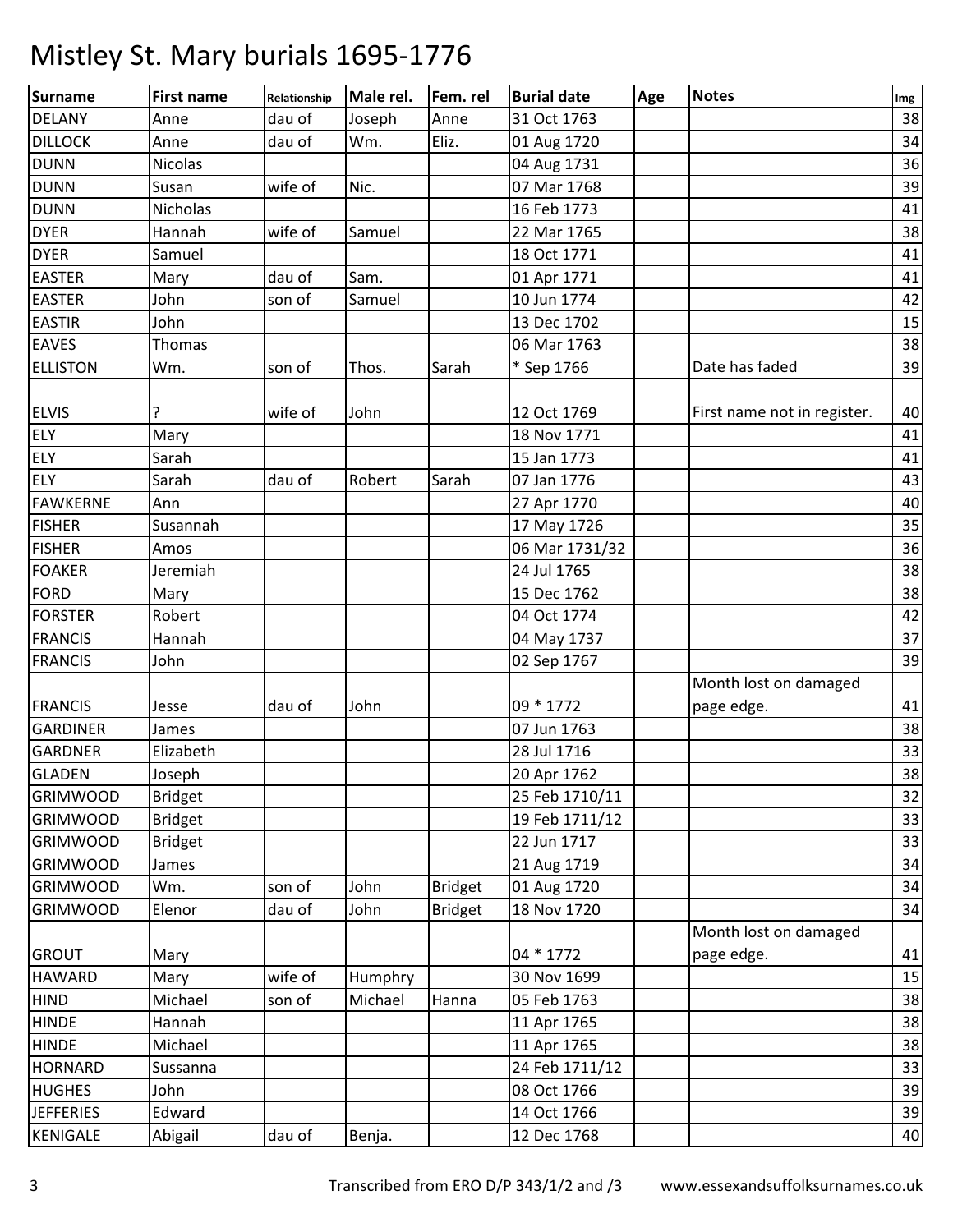| <b>Surname</b>   | <b>First name</b> | Relationship | Male rel. | Fem. rel  | <b>Burial date</b> | Age    | <b>Notes</b>              | Img |
|------------------|-------------------|--------------|-----------|-----------|--------------------|--------|---------------------------|-----|
| <b>KINEGIL</b>   | Isaac             |              |           |           | 25 Apr 1765        |        |                           | 38  |
| <b>KINEGIL</b>   | Mary              |              |           |           | 28 Oct 1766        |        |                           | 39  |
| <b>KING</b>      | Mary              |              |           |           | 30 Sep 1770        |        |                           | 40  |
| <b>KINGSBURY</b> | Jacob             |              |           |           | 21 Jul 1695        |        |                           | 13  |
|                  |                   |              |           |           |                    |        | Surname faded. Base child |     |
| KNOLLE[R_]       | James             |              |           | Sarah     | 11 May 1773        |        | of                        | 42  |
| LAMBERT          | Jonathan          |              |           |           | 25 May 1730        |        |                           | 36  |
| <b>LAMBERT</b>   | Elizabeth         | dau of       | James     |           | 29 Dec 1772        |        |                           | 41  |
| LAY              | Robert            |              |           |           | 14 Jun 1768        |        |                           | 40  |
| <b>LEECH</b>     | Samuel            |              |           |           | 13 Mar 1762        |        |                           | 38  |
| <b>LEECH</b>     | Thomas            | son of       | William   | Sarah     | 06 Apr 1762        |        |                           | 38  |
| <b>LEECH</b>     | James             |              |           |           | 03 Oct 1762        |        |                           | 38  |
| <b>LEECH</b>     | John              |              |           |           | 03 Jul 1763        |        |                           | 38  |
| <b>LEGENDER</b>  | Susan             |              |           | S.        | 29 Sep 1772        |        | Base child of             | 42  |
|                  |                   |              |           |           |                    |        | Date lost on damaged page |     |
| <b>LEGENDER</b>  | Isaac             |              |           |           | $* * 1776$         |        | edge.                     | 43  |
| <b>LEIGH</b>     | William           |              |           |           | 18 Jun 1720        |        |                           | 34  |
| LILLY            | Susan             | wife of      | Henry     |           | 08 Feb 1773        |        |                           | 41  |
| <b>LIMMER</b>    | Hanah             | dau of       | Daniel    | Sarah     | 22 Jan 1698/99     |        |                           | 14  |
| <b>LIMMER</b>    | Susan             | dau of       | Daniel    | Sarah     | 09 Jun 1705        |        |                           | 16  |
| <b>LIMMER</b>    | Sarah             | wife of      | Daniel    |           | 28 Aug 1705        |        |                           | 16  |
| <b>LIMMER</b>    | Eliz.             |              |           |           | 11 Oct 1731        |        |                           | 36  |
| LONG             | Hanah             | dau of       | Saml.     | Dinah     | 19 Sep 1766        |        |                           | 39  |
| <b>LUCAS</b>     | John              |              |           |           | 11 Apr 1769        |        |                           | 40  |
| <b>MADRASS</b>   | Elizabeth         |              |           |           | 13 Oct 1762        |        |                           | 38  |
| <b>MADRASS</b>   | Mary              | dau of       | George    | Mary      | 29 Mar 1766        |        |                           | 39  |
| <b>MARSHALL</b>  | John              | son of       | Thos.     |           | 13 * 1774          |        | Month faded               | 42  |
| <b>MARTIN</b>    | Elizabeth         | wife of      | Georg     |           | 17 Sep 1695        |        |                           | 13  |
| <b>MARTIN</b>    | Deborah           | dau of       | Robert    | Sarah     | 14 Nov 1697        |        |                           | 14  |
| <b>MARTIN</b>    | Robert            | son of       | Robert    | Sarah     | 08 Apr 1698        |        |                           | 14  |
| <b>MARTIN</b>    | Elizabeth         | dau of       | Georg     | Elizabeth | 09 Jul 1699        |        |                           | 15  |
| <b>MARTIN</b>    | Timothy           | son of       | Georg     | Elizabeth | 20 Mar 1705/6      |        |                           | 16  |
| <b>MARTIN</b>    | Mathew            |              |           |           | 29 May 1706        |        |                           | 16  |
| <b>MARTIN</b>    | Elizabeth         | wife of      | Georg     |           | 20 Jun 1707        |        |                           | 16  |
| <b>MARTIN</b>    | George            |              |           |           | 10 Jun 1716        |        |                           | 33  |
| <b>MARTIN</b>    | Sarrah            |              |           |           | 04 Jul 1716        |        |                           | 33  |
| <b>MARTIN</b>    | John              |              |           |           | 17 Nov 1763        | infant |                           | 38  |
| <b>MARTIN</b>    | William           |              |           |           | 13 Aug 1766        |        |                           | 39  |
| <b>MARTYN</b>    | John              |              |           |           | 07 Mar 1726/27     |        |                           | 35  |
| <b>MARTYN</b>    | Anne              |              |           |           | 11 Jun 1730        |        |                           | 36  |
| <b>MARTYN</b>    | William           |              |           |           | 14 May 1731        |        |                           | 36  |
| <b>MASON</b>     | William           | son of       | Wm.       |           | 17 Feb 1772        |        |                           | 41  |
| <b>MASON</b>     | Margaret          | wife of      | William   |           | 14 Apr 1772        |        |                           | 41  |
| <b>MEEMS</b>     | Alice             |              |           |           | 14 Feb 1720/21     |        |                           | 34  |
| <b>MIMES</b>     | Alice             | wife of      | Thomas    |           | 02 Jan 1695/96     |        |                           | 13  |
| <b>MIMES</b>     | Thomas            |              |           |           | 02 Jun 1698        |        |                           | 14  |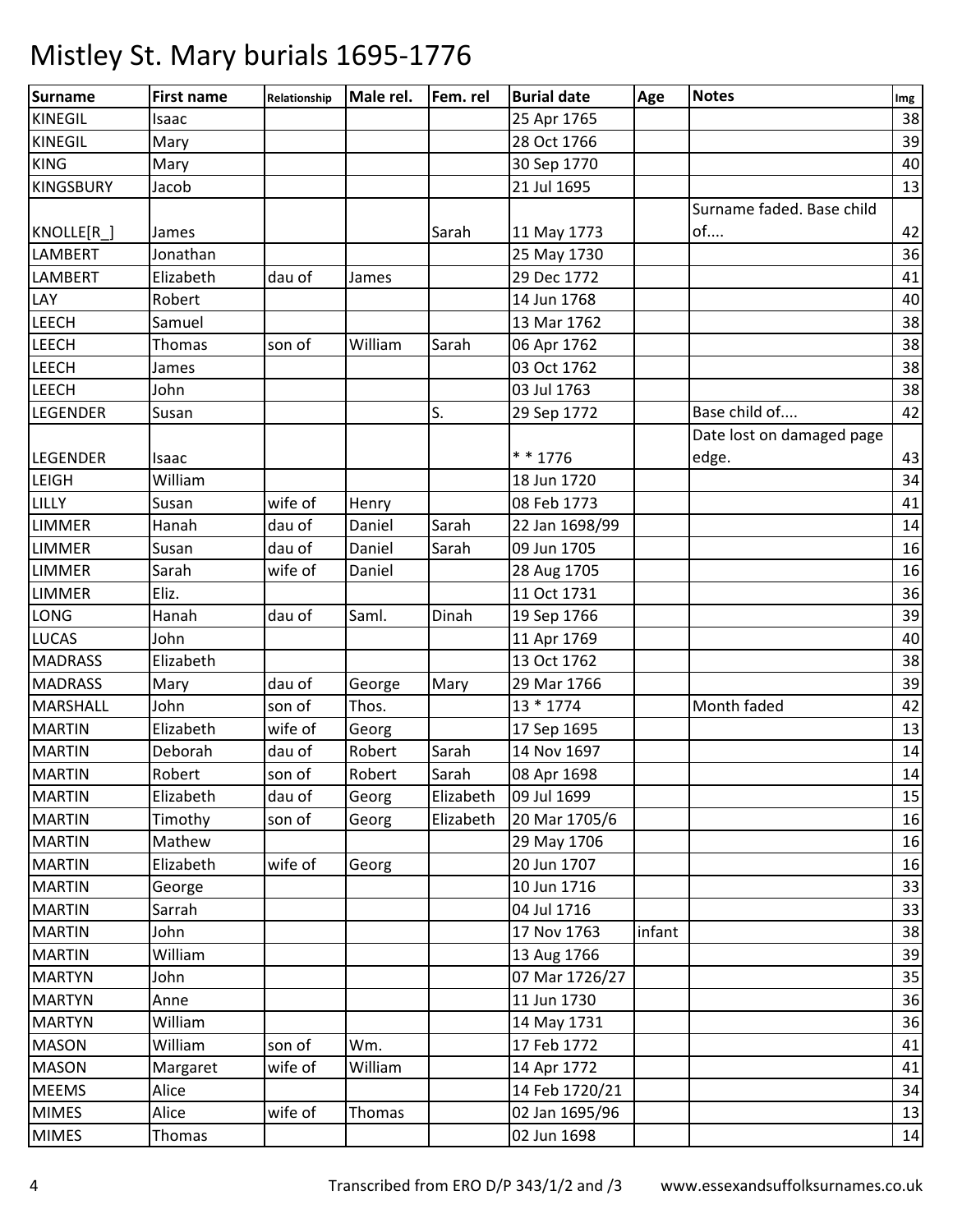| Surname         | <b>First name</b> | Relationship | Male rel. | Fem. rel | <b>Burial date</b> | Age    | <b>Notes</b>                                                                                          | Img |
|-----------------|-------------------|--------------|-----------|----------|--------------------|--------|-------------------------------------------------------------------------------------------------------|-----|
| <b>MIMES</b>    | Thomas            | son of       | Tho.      | Mary     | 04 Jan 1707/8      |        |                                                                                                       | 16  |
|                 |                   |              |           |          |                    |        |                                                                                                       |     |
| <b>MIMES</b>    | ?                 | wife of      | Thomas    |          | 10 Apr 1709        |        | First name not in register.                                                                           | 32  |
| <b>MIMES</b>    | Mary              |              |           |          | 21 Feb 1709/10     |        |                                                                                                       | 32  |
| <b>MIMES</b>    | Thomas            |              |           |          | 26 Aug 1710        |        |                                                                                                       | 32  |
| <b>MIMES</b>    | Elizabeth         |              |           |          | 20 Sep 1710        |        |                                                                                                       | 32  |
| <b>MIMES</b>    | Jonathan          |              |           |          | 19 Oct 1710        |        |                                                                                                       | 32  |
| <b>MINTER</b>   | John              |              |           |          | 06 Dec 1763        | infant |                                                                                                       | 38  |
| MOUNTAINE       | John              |              |           |          | 07 Nov 1775        |        | Of  Shields, mariner.<br>presumably North Shields,<br>but some of entry lost on<br>damaged page edge. | 42  |
| <b>MULLIE</b>   | Jonathan          |              |           |          | 07 Aug 1719        |        |                                                                                                       | 34  |
| <b>MULLY</b>    | Margret           |              |           |          | 30 Nov 1711        |        |                                                                                                       | 33  |
| <b>MULLY</b>    | Ann               |              |           |          | 16 Jul 1715        |        |                                                                                                       | 33  |
| <b>MULLY</b>    | Thomas            |              |           |          | 16 Aug 1716        |        |                                                                                                       | 33  |
| <b>MULLY</b>    | Thomas            |              |           |          | 01 Feb 1718/19     |        |                                                                                                       | 33  |
| <b>MULLY</b>    | Mary              |              |           |          | 21 Jul 1731        |        |                                                                                                       | 36  |
| <b>MULLY</b>    | John              |              |           |          | 08 Jun 1769        |        | Abode: Cornard Parva                                                                                  | 40  |
| <b>MUNT</b>     | James             |              |           |          | 29 Nov 1713        |        |                                                                                                       | 33  |
| <b>MUSTARD</b>  | Anne              | wife of      | David     |          | 05 May 1721        |        |                                                                                                       | 34  |
| <b>MUSTARD</b>  | David             |              |           |          | 01 Aug 1775        |        | The Rev. David Mustard,<br>Rector of this Parish                                                      | 42  |
| <b>NISBET</b>   | George            |              |           |          | 30 Jul 1720        |        |                                                                                                       | 34  |
| NORMAN          | Anne              |              |           |          | 27 Jan 1722/23     |        |                                                                                                       | 34  |
| <b>NORMAN</b>   | Eliz.             | dau of       | Zachary   | Mary     | 01 Dec 1723        |        |                                                                                                       | 34  |
| <b>PALMER</b>   | Abigail           | dau of       | James     | Abigail  | 10 Oct 1769        |        |                                                                                                       | 40  |
| <b>PANIFER</b>  | Alice             |              |           |          | 25 Feb 1769        |        |                                                                                                       | 40  |
| <b>PARKER</b>   | Jones             | son of       | John      |          | 26 Nov 1723        |        |                                                                                                       | 35  |
| <b>PARKER</b>   | Eliz.             | dau of       | John      |          | 08 Dec 1723        |        |                                                                                                       | 35  |
| <b>PEAK</b>     | John              |              |           |          | 28 May 1724        |        |                                                                                                       | 35  |
| PEARTREE        | Isaac             |              |           |          | 26 Feb 1768        |        |                                                                                                       | 39  |
| <b>PEEK</b>     | Mary              |              |           |          | 08 Nov 1719        |        |                                                                                                       | 34  |
| <b>PEEK</b>     | Mary              | dau of       |           | Mary     | 21 Dec 1723        |        |                                                                                                       | 35  |
| <b>PONDER</b>   | Mary              |              |           |          | 29 Feb 1731/32     |        |                                                                                                       | 36  |
| <b>POPPS</b>    | Abraham           |              |           |          | 17 Dec 1731        |        |                                                                                                       | 36  |
| <b>RAND</b>     | John              | son of       | Richd.    | Judith   | 02 Jan 1768        |        |                                                                                                       | 39  |
| <b>RAND</b>     | Judith            |              |           |          | 11 Nov 1770        |        |                                                                                                       | 40  |
| <b>RENOLDS</b>  | Hewk              |              |           |          | 06 Sep 1762        | infant |                                                                                                       | 38  |
| <b>REYNOLS</b>  | Hewke             |              |           |          | 19 Jun 1773        |        |                                                                                                       | 42  |
| <b>RICHARDS</b> | Mary              |              |           |          | 13 Mar 1731/32     |        |                                                                                                       | 36  |
| <b>RIGBY</b>    | Anne              | dau of       | Richd.    | Anne     | 30 Jul 1720        |        |                                                                                                       | 34  |
| <b>RIGBY</b>    | Richard           |              |           |          | 08 Nov 1730        |        | Richard Rigby esqr                                                                                    | 36  |
| <b>RIGBY</b>    | Anne              |              |           |          | 17 Feb 1741/42     |        |                                                                                                       | 37  |
| RIGGEN          | Wm.               | son of       | Wm.       |          | 23 Nov 1723        |        |                                                                                                       | 34  |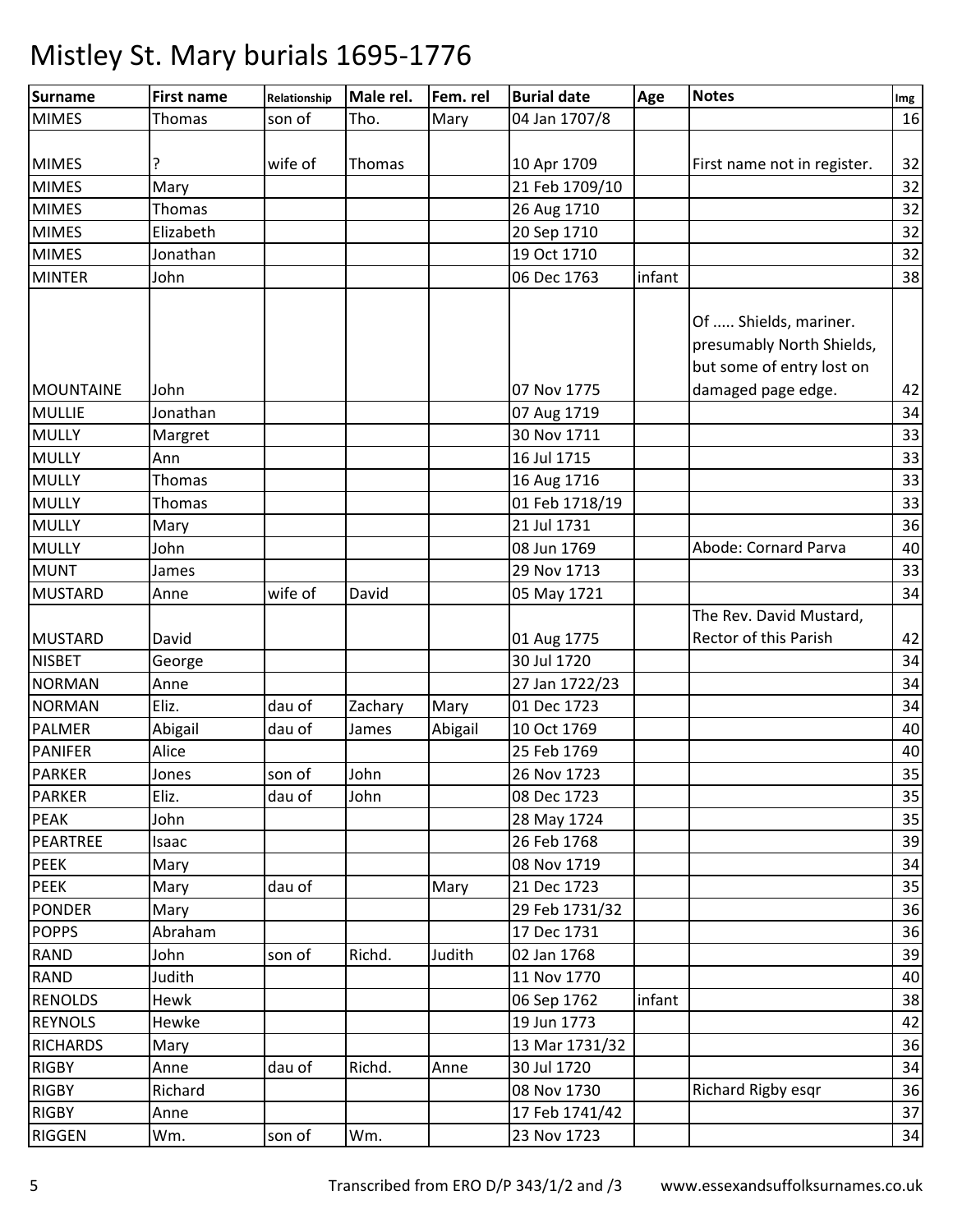| <b>Surname</b>    | <b>First name</b> | Relationship | Male rel. | Fem. rel | <b>Burial date</b> | Age    | <b>Notes</b>              | Img |
|-------------------|-------------------|--------------|-----------|----------|--------------------|--------|---------------------------|-----|
| <b>RIGGEN</b>     | Eliz.             | dau of       | Wm.       |          | 07 Jan 1723/24     |        |                           | 35  |
| <b>ROFF</b>       | Susan             | dau of       | Daniel    | Margret  | 22 Oct 1769        |        |                           | 40  |
| <b>ROFFE</b>      | John              | son of       | William   | Mary     | 22 May 1754        |        |                           | 37  |
| <b>ROFFE</b>      | William           |              |           |          | 11 Feb 1764        |        |                           | 38  |
| <b>ROLFE</b>      | Daniel            |              |           |          | 23 Oct 1770        | infant |                           | 40  |
| <b>ROLFE</b>      | Ann               |              |           |          | 30 Oct 1772        |        |                           | 41  |
| <b>ROLFE</b>      | William           |              |           |          | 11 Dec 1775        |        |                           | 43  |
| <b>ROSE</b>       | John              |              |           |          | 19 Sep 1774        | infant |                           | 42  |
| <b>ROWLING</b>    | Sarah             |              |           |          | 02 Jun 1731        |        |                           | 36  |
| <b>RUMSEY</b>     | Thomas            |              |           |          | 04 Mar 1775        |        |                           | 42  |
|                   |                   |              |           |          |                    |        | Daughter of the late      |     |
| <b>RUMSEY</b>     | Sarah             | dau of       |           |          | 10 * 1776          |        | Rumsey from Bradfield.    | 43  |
| <b>RUSHEN</b>     | William           |              |           |          | 31 May 1773        |        |                           | 42  |
| <b>RUSSELS</b>    | John              |              |           |          | 08 May 1725        |        |                           | 35  |
| S[TL]AGGERS       | John              |              |           |          | 11 Nov 1730        |        |                           | 36  |
| <b>SAWYER</b>     | Elizabeth         |              |           |          | 03 Feb 1763        |        |                           | 38  |
| <b>SAWYER</b>     | Margaret          | wife of      | John      |          | 06 Sep 1768        |        |                           | 40  |
| <b>SAWYER</b>     | William           |              |           |          | 19 Apr 1775        |        |                           | 42  |
| <b>SCOTT</b>      | John              |              |           |          | 11 Oct 1762        |        |                           | 38  |
| <b>SCOTT</b>      | Dinah             |              |           |          | 27 Apr 1775        |        |                           | 42  |
|                   |                   |              |           |          |                    |        | Most of surname lost on   |     |
| <b>SCRIVENER?</b> | Elizabeth         | dau of       | Wm.       |          | 03 Mar 1773        |        | damaged page edge.        | 41  |
| <b>SEVERNE</b>    | Sarah             |              |           |          | 26 Feb 1731/32     |        |                           | 36  |
| <b>SHED</b>       | Hannah            |              |           |          | 30 Apr 1737        |        |                           | 37  |
| <b>SIGNEY</b>     | Robert            |              |           |          | 03 Jun 1717        |        |                           | 33  |
|                   |                   |              |           |          |                    |        | Day of month not in       |     |
| <b>SIMEY</b>      | Benj.             |              |           |          | * Dec 1764         |        | register.                 | 38  |
| <b>SMITH</b>      | Thomas            |              |           |          | 26 May 1773        |        |                           | 42  |
| <b>SMY</b>        | Martha            |              |           |          | 19 Feb 1705/6      |        | Widow                     | 16  |
| <b>SODER</b>      | Tho.              |              |           |          | 24 Jun 1731        |        |                           | 36  |
| <b>SODER</b>      | Thos.             | son of       | Daniel    | Hanah    | 05 Sep 1766        |        |                           | 39  |
| <b>SPINDLY</b>    | George            |              |           |          | 01 Jun 1764        |        |                           | 38  |
| <b>SPINDLY</b>    | Mary              | dau of       | Francis   | Anne     | 03 May 1766        |        |                           | 39  |
| <b>SPINLEY</b>    | Ann               | dau of       | Francis   | Ann      | 01 Apr 1769        |        |                           | 40  |
| <b>STEBBING</b>   | William           |              |           |          | 31 Dec 1770        | infant |                           | 40  |
|                   |                   |              |           |          |                    |        | Month lost on damaged     |     |
| <b>STEBBING</b>   | William           |              |           |          | 02 * 1772          |        | page edge.                | 41  |
|                   |                   |              |           |          |                    |        | Date lost on damaged page |     |
| <b>STIBBING</b>   | Wm.               |              |           |          | * * 1772           | infant | edge.                     | 41  |
| <b>STOLLERY</b>   | John              |              |           |          | 02 Feb 1772        |        |                           | 41  |
| <b>STRIBLING</b>  | George?           | son of       | Benjamin  | Susan    | 10 Nov 1769        |        |                           | 40  |
| <b>STRIBLING</b>  | Susan             | dau of       | Benjamin  | Susan    | 10 Nov 1769        |        |                           | 40  |
|                   |                   |              |           |          |                    |        | Astley & Mary Stribling,  |     |
| <b>STRIBLING</b>  | Astley            |              |           |          | 11 Feb 1772        |        | infant infants            | 41  |
|                   |                   |              |           |          |                    |        | Astley & Mary Stribling,  |     |
| <b>STRIBLING</b>  | Mary              |              |           |          | 11 Feb 1772        |        | infant infants            | 41  |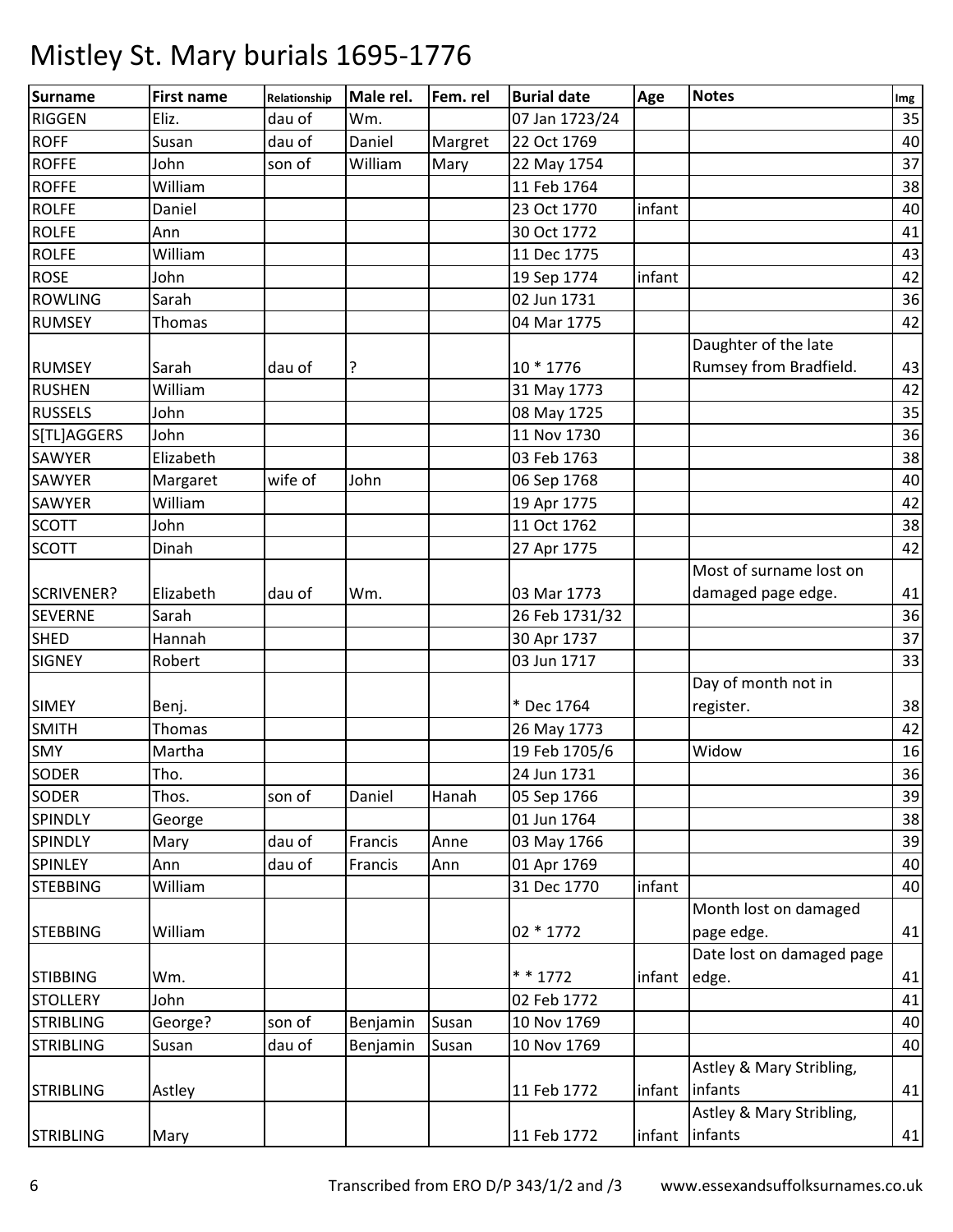| <b>Surname</b>    | <b>First name</b> | Relationship | Male rel. | Fem. rel  | <b>Burial date</b> | Age    | <b>Notes</b>              | Img |
|-------------------|-------------------|--------------|-----------|-----------|--------------------|--------|---------------------------|-----|
| <b>STRIBLING</b>  | Eliz.             | dau of       | James     |           | 29 Feb 1772        |        |                           | 41  |
| <b>STRIBLING</b>  | William           | son of       | <b>B.</b> |           | $21 * 1774$        |        | Month faded               | 42  |
| <b>SURREY</b>     | Thomas            | son of       | Thomas    |           | 06 Aug 1772        |        |                           | 41  |
|                   |                   |              |           |           |                    |        | End of surname lost on    |     |
| SURREY?           | William           | son of       | Thomas    |           | 02 Apr 1773        |        | damaged page edge.        | 41  |
| SWAN              | Mary              |              |           |           | 25 Sep 1723        |        |                           | 34  |
| <b>TAYLOR</b>     | James             | son of       | Thomas    | Elizabeth | 06 May 1770        |        |                           | 40  |
| <b>TODD</b>       | George            |              |           |           | 13 Sep 1723        |        | Sailor                    | 34  |
| <b>TOTTAM</b>     | Benjamin          |              |           |           | 24 Sep 1770        | infant |                           | 40  |
| <b>TOTTAM</b>     | John              |              |           |           | 08 Jul 1772        |        |                           | 42  |
| <b>TURNER</b>     | John              |              |           |           | 18 May 1704        |        |                           | 15  |
| <b>VINCENT</b>    | John              |              |           |           | 20 Dec 1731        |        |                           | 36  |
| <b>VINCENT</b>    | Mary              |              |           |           | 01 Feb 1768        |        | Widow                     | 39  |
| WAL[LT]ON         | Sarah             |              |           |           | 11 Sep 1763        | infant |                           | 38  |
| <b>WALE</b>       | Rose              | wife of      | John      |           | 26 Dec 1723        |        |                           | 35  |
| <b>WALLIS</b>     | Mary              | wife of      | Joseph    |           | 11 Apr 1768        |        |                           | 40  |
| <b>WALLIS</b>     | Joseph            |              |           |           | 27 May 1771        |        |                           | 41  |
| <b>WALLIS</b>     | Joseph            | son of       | Joseph    |           | 22 Dec 1772        |        | Son of late Joseph Wallis | 41  |
| <b>WARNER</b>     | Anne              |              |           |           | 01 Jul 1725        |        |                           | 35  |
| <b>WARNER</b>     | Abigail           |              |           |           | 07 Aug 1726        |        |                           | 35  |
| <b>WARNER</b>     | Samuel            |              |           |           | 15 Jun 1730        |        |                           | 36  |
| <b>WARNER</b>     | Susan             |              |           |           | 31 Jan 1731/32     |        |                           | 36  |
| <b>WARNER</b>     | John              |              |           |           | 15 Jun 1765        | infant |                           | 38  |
| <b>WARNER</b>     | Joseph            | son of       | Willm.    | Gertrude  | 08 Jun 1769        |        |                           | 40  |
| <b>WARNER</b>     | Mary              | dau of       | John      | Elizabeth | 20 May 1770        |        |                           | 40  |
| <b>WARNER</b>     | Mary              | dau of       | George    |           | 16 Dec 1772        |        |                           | 41  |
| <b>WARNER</b>     | John              | son of       | John      |           | 26 Dec 1772        |        |                           | 41  |
| <b>WARNER</b>     | Elizabeth         |              |           |           | 13 * 1774          |        | Month faded               | 42  |
| <b>WARREN</b>     | Ralph             |              |           |           | 10 May 1720        |        |                           | 34  |
| <b>WARRINGTON</b> | Mary              |              |           |           | 06 Aug 1766        |        | Widow                     | 39  |
| <b>WAYAT</b>      | Hannah            | dau of       | John      | Sarah     | 01 Sep 1696        |        |                           | 14  |
| WEBB              | Edward            | son of       | Wm.       | Mary      | 24 Mar 1723/24     |        |                           | 35  |
| <b>WEBB</b>       | John              | son of       | John      |           | 07 Apr 1724        |        |                           | 35  |
| <b>WEBB</b>       | William           |              |           |           | 12 Apr 1731        |        |                           | 36  |
| <b>WHISTLER</b>   | Ruth              |              |           |           | 17 Apr 1726        |        |                           | 35  |
| <b>WHISTLER</b>   | Hannah            |              |           |           | 11 Sep 1726        |        |                           | 35  |
| <b>WHISTLER</b>   | Sarah             |              |           |           | 17 Apr 1727        |        |                           | 35  |
| <b>WHISTLER</b>   | Eliz.             |              |           |           | 03 Nov 1731        |        |                           | 36  |
| <b>WHITE</b>      | John              |              |           |           | 23 Dec 1719        |        |                           | 34  |
| <b>WHITE</b>      | John              |              |           |           | 26 Jun 1765        |        |                           | 38  |
| <b>WHITE</b>      | ?                 | dau of       | John      |           | 17 Jan 1770        | infant |                           | 40  |
| <b>WHITE</b>      | Richard           |              |           |           | 29 May 1771        |        |                           | 41  |
|                   |                   |              |           |           |                    |        | Daughter of late Richd.   |     |
|                   |                   |              |           |           |                    |        | White. Month lost on      |     |
| <b>WHITE</b>      | Eliz              | dau of       | Richd     |           | 26 * 1772          |        | damaged page edge.        | 41  |